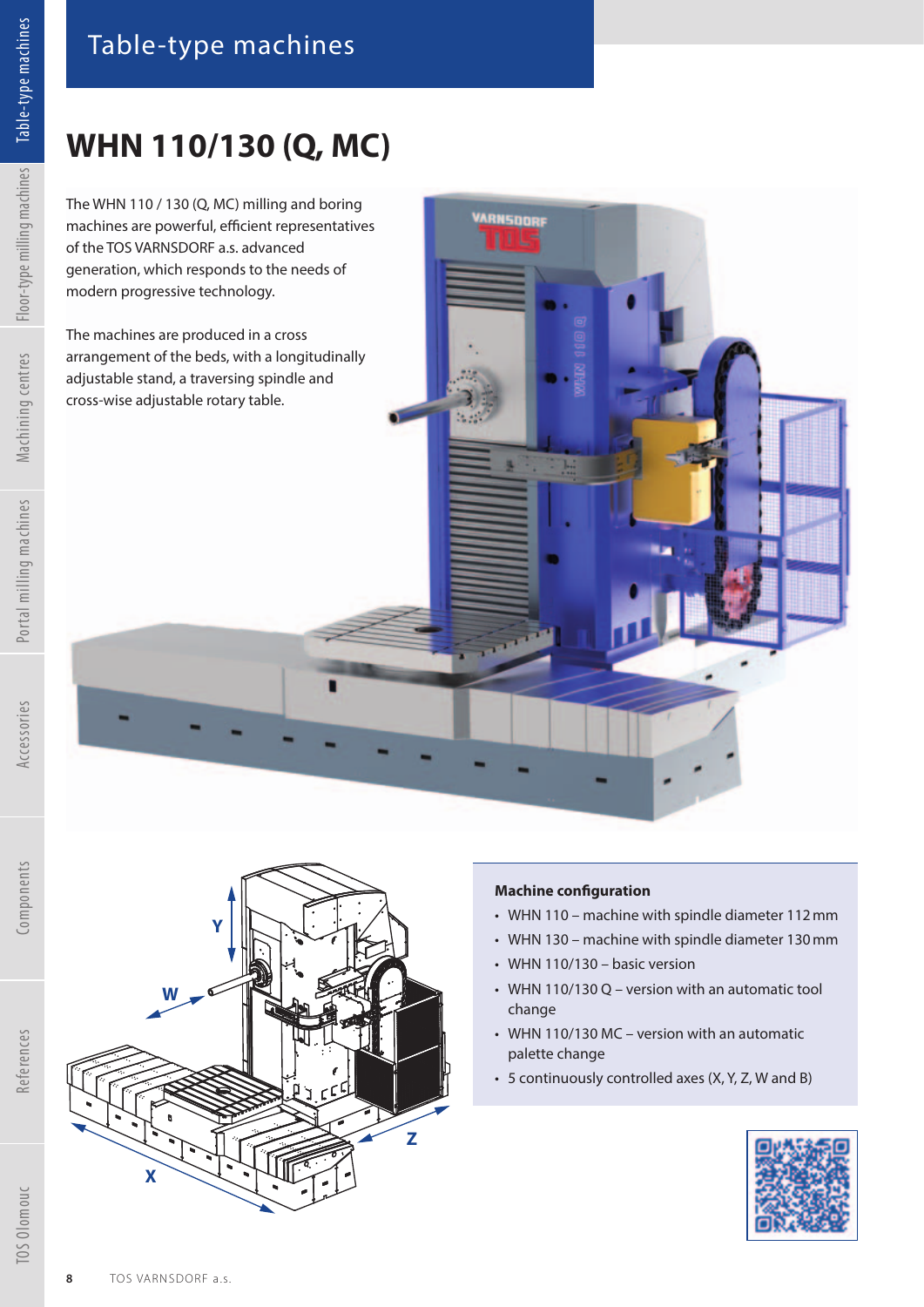## **TECHNICAL PARAMETERS**

| <b>Machine type</b>                                                                                       |                          | <b>WHN 110 (Q, MC)</b>                                                                                           | <b>WHN 130 (Q, MC)</b>                                                                                   |
|-----------------------------------------------------------------------------------------------------------|--------------------------|------------------------------------------------------------------------------------------------------------------|----------------------------------------------------------------------------------------------------------|
| <b>Headstock</b>                                                                                          |                          | n/N/R''                                                                                                          | $_{\prime\prime}$ N/R"                                                                                   |
| Work spindle diameter                                                                                     | $mm$ (in)                | 112 (4.4094)                                                                                                     | 130 (5.1181)                                                                                             |
| Spindle taper                                                                                             |                          | ISO 50 / ISO 50 BIG+                                                                                             |                                                                                                          |
| Work spindle speed range                                                                                  | 1/min                    | $10 - 3300$                                                                                                      | $10 - 3000$                                                                                              |
| Main motor power (S1)                                                                                     | kW (HP)                  | 41 (55.7)                                                                                                        |                                                                                                          |
| Max. output of main motor (S6 - 60%)                                                                      | kW (HP)                  | 46 (62.5)                                                                                                        |                                                                                                          |
| Torque on spindle (S1)                                                                                    | Nm (ft lb)               | 1463 (1079.1)                                                                                                    | 1 622 (1196.3)                                                                                           |
| Max. torque on spindle (S6 – 60%)                                                                         | Nm (ft lb)               | 1 811 (1335.7)                                                                                                   | 2017 (1487.7)                                                                                            |
| Spindle stroke W                                                                                          | $mm$ (in)                | 710 (27.9527)                                                                                                    | 800 (31.4960)                                                                                            |
| Column                                                                                                    |                          |                                                                                                                  |                                                                                                          |
| Headstock vertical travel Y<br>- version with normal rotary table<br>- version with technological palette | mm<br>(in)<br>mm<br>(in) | 1 250, 1 400, 1 600<br>(49.2125, 55.1181, 62.9921)<br>1 120, 1 250, 1 400<br>(44.0944, 49.2125, 55.1181)         | 1 600, 2 000, 2 500<br>(62.9921, 78.7401, 98.4251)<br>1 400, 1 800, 2 240<br>(55.1181, 70.8661, 88.1889) |
| Minimum height of spindle axis above work table /<br>Pallet Changer                                       | $mm$ (in)                | 50(1.9685)/0                                                                                                     |                                                                                                          |
| Column longitudinal travel Z                                                                              | mm<br>(in)               | 800, 1 000, 1 250<br>(31.4960, 39.3700, 49.2125)                                                                 | 1 000, 1 250, 1 600, 2 000<br>(39.3700, 49.2125,)<br>62.9921, 78.7401                                    |
| <b>Rotational table</b>                                                                                   |                          |                                                                                                                  |                                                                                                          |
| Max. workpiece weight                                                                                     | kg (lbs)                 | 8 000 (17637)                                                                                                    | 12 000 (26455.5)                                                                                         |
| Table attachment area                                                                                     | mm<br>(in)               | 1 250 x 1 400, 1 400 x 1 600,<br>1400 x 1800*<br>49.2125 x 55.1181,<br>55.1181 x 62.9921,<br>55.1181 x 70.8661*/ | 1600 x 1800, 1800 x 2240<br>(62.9921 x 70.8661,)<br>70.8661 x 88.1889                                    |
| Table transverse travel X                                                                                 | mm<br>(in)               | 1 600, 2 000, 2 500, 3 000<br>(62.9921, 78.7401, )<br>98.4251, 118.1102                                          | 2 000, 2 500, 3 000,<br>3 500, 4 000<br>(78.7401, 98.4251, 118.1102,)<br>137.7952, 157.4803              |
| <b>Automatic palette exchage</b>                                                                          |                          |                                                                                                                  |                                                                                                          |
| Max. workpiece weight                                                                                     | kg (lbs)                 | 5 000 (11023.1)                                                                                                  | 8 000 (17636.9)                                                                                          |
| Palette attachment area                                                                                   | mm<br>(in)               | 1 250 x 1 400, 1 250 x 1 600<br>49.2125 x 55.1181,<br>49.2125 x 62.9921/                                         | 1600 x 1800<br>$(62.9921 \times 70.8661)$                                                                |
| Number of Pallets in the system                                                                           |                          | $\overline{2}$                                                                                                   | $\overline{2}$                                                                                           |
| Total period of automatic palette change                                                                  | $\sf S$                  | 85                                                                                                               | 85                                                                                                       |
| <b>Feeds</b>                                                                                              |                          |                                                                                                                  |                                                                                                          |
| Range of feeds (working and rapid traverse) – X, Y, Z, W                                                  | mm/min (ipm)             | $1 - 10000(0.0393 - 393.7007)$                                                                                   |                                                                                                          |
| $- B$                                                                                                     | 1/min                    | $0.003 - 2.5$                                                                                                    | $0.003 - 2$                                                                                              |

\* max. wokpiece weight 5 000 kg (11023.1 lbs)

Table-type machines